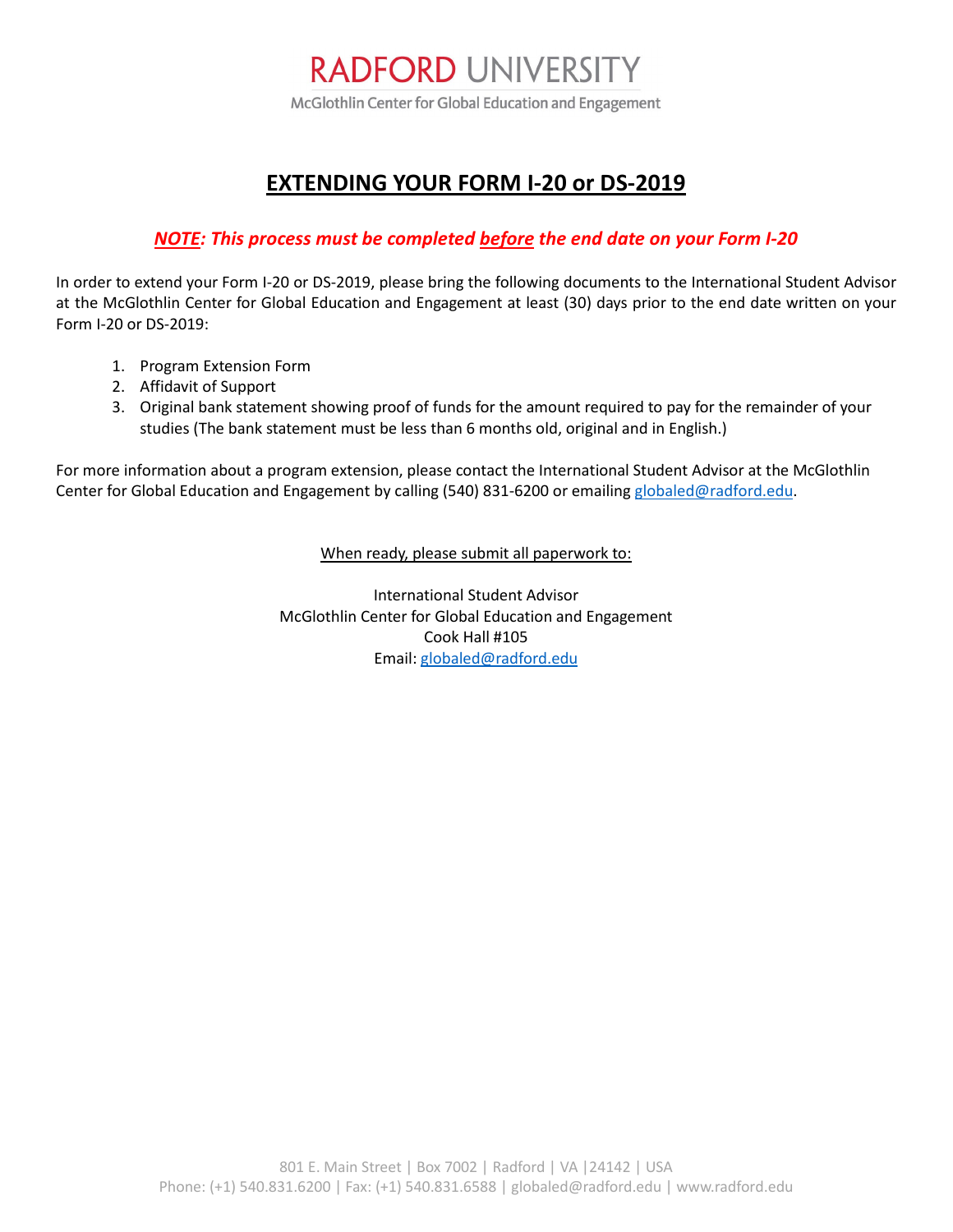# **RADFORD UNIVERSITY**

McGlothlin Center for Global Education and Engagement

## **PROGRAM EXTENSION REQUEST**

#### **Section 1: To Be Completed By Student**

| First Name:                                       |                                                                                                               | Last Name:                        |  |  |
|---------------------------------------------------|---------------------------------------------------------------------------------------------------------------|-----------------------------------|--|--|
| RU ID:                                            | Email: Email: All and the state of the state of the state of the state of the state of the state of the state | Phone:                            |  |  |
| Immigration Status: $\bigcirc$ F-1 $\bigcirc$ J-1 |                                                                                                               | Current End Date on I-20/DS-2019: |  |  |
| Student Signature:                                |                                                                                                               | Date:                             |  |  |

#### **Section 2: To Be Completed By Academic Advisor**

The above-named student has requested an extension of the time limit placed upon the F-1 or J-1 nonimmigrant student's length of study. The purpose of this form is to provide information required by U.S. Citizenship and Immigration Services.

- Has the above-named student been enrolled full-time and making normal academic progress towards the completion of their degree?  $\bigcirc$  Yes  $\bigcirc$  No
- I anticipate that the student will complete all degree requirements on or about:  $(MM/DD/YYYY)$
- This student has not yet completed the current program due to (please check all reasons that apply and provide further explanation below):

|  |  |  |  | $\Box$ Delays caused by a change of major of study |  |  |  |
|--|--|--|--|----------------------------------------------------|--|--|--|
|--|--|--|--|----------------------------------------------------|--|--|--|

- $\Box$  Delays caused by unexpected research problems
- $\Box$  Delays caused by change in research topics
- $\Box$  Delays caused by loss of credits upon transfer to Radford University
- $\Box$  No unusual delay- the original length of time given to complete studies was not sufficient
- $\Box$  Other (please explain on the reverse side of this form)
- Do you recommend that this student be given additional time to continue his or her studies?  $\bigcirc$  Yes  $\bigcirc$  No

| Academic Advisor's Name:      |        |  |  |  |  |
|-------------------------------|--------|--|--|--|--|
| Academic Advisor's Signature: | Date:  |  |  |  |  |
| Email:                        | Phone: |  |  |  |  |